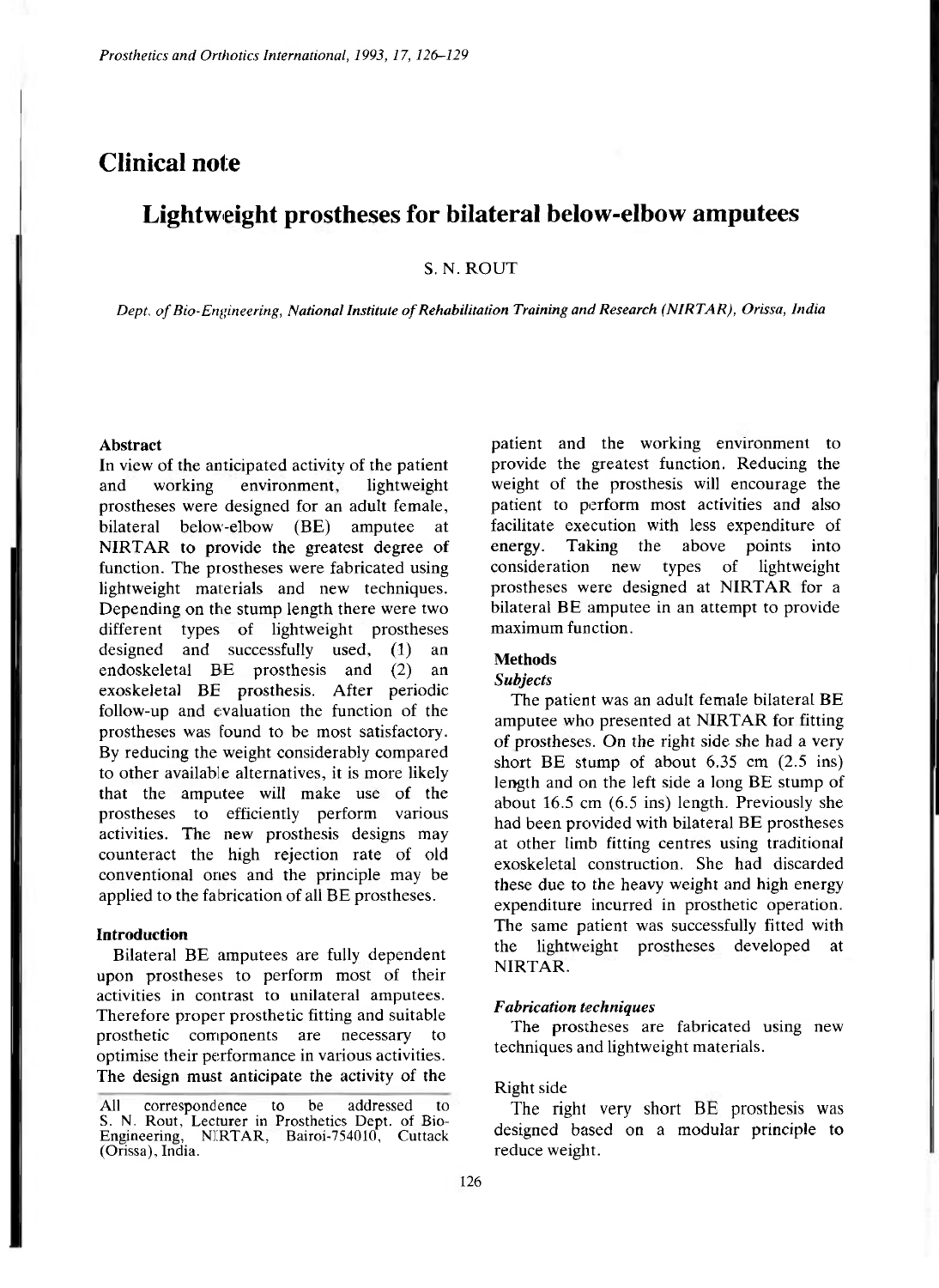*Socket design:* The prosthesis consists of a socket made from polypropylene which encases the stump and a length of aluminium tube joined to the distal end of the socket, representing the forearm section. The distal end of the socket is shaped into a flat surface. The threaded metal insert from a wrist friction nylon (ALIMCO make) is connected at the distal end of the socket by means of three screws. The nylon lined threaded metal insert permits attachment of the aluminium tube (forearm section) to the socket as shown in Figure 1.

*Forearm section:* Aluminium tube of the desired length (dia 14mm) connects the socket and the mechanical hand. The terminal device (mechanical hand) attachment is direct to the threaded end of the aluminium tube, eliminating the use of a wrist unit and so reducing weight. A small section of M 12 x1.75 threaded stud is used at the proximal end of the aluminium tube to attach it to the distal end of the socket as shown in Figure 1.

*Control cable arrangement:* To improve cosmetic appearance and maintain a proper cable path for the smooth operation of the terminal device the control cable system is placed close to the aluminium tube . The cable pull of the mechanical hand is altered and brought out at its proximal attachment face which remains inside the cosmetic foam cover and is not visible either on the palmar or the dorsal aspect at the level of the wrist unit. Aligning the cable in this way prevents slipping of the cable from the pulley inside the mechanical hand. A single piece of housing is

provided in the control cable system connected to the mechanical hand at the distal end and with the housing crossbar assembly at the proximal end. To maintain the proper cable path a suitable housing anchor point is attached to the aluminium tube and the socket (Fig. 1).

*Cosmetic covering:* The modular BE prosthesis is finally covered with a soft foam cover. Then two more layers of coloured nylon socks are applied to cover the entire prosthesis. This not only improves the cosmetic appearance but also provides a feel like natural soft tissue. Finally a cosmetic glove is applied over the mechanical hand. This also covers some parts of the forearm section and provides a good, aesthetic appearance.

### Left side

The left side long BE prosthesis is designed based on the double wall exoskeletal principle, but the socket and the forearm shell are made separately using polypropylene and joined together by riveting.

*Socket design:* The long polypropylene socket not only facilitates snug fitting of the stump for the effective transmission of residual mobility but also permits flexibility at the brim for comfort. The socket is prepared by drape moulding using 6 mm thick polypropylene sheet. After the socket is prepared it is suitably trimmed to allow comfortable mobility (Fig. 2).

*Preparation of forearm shell:* To match the right side forearm plaster of Paris is built up at the end of the socket. The end of the build-up is



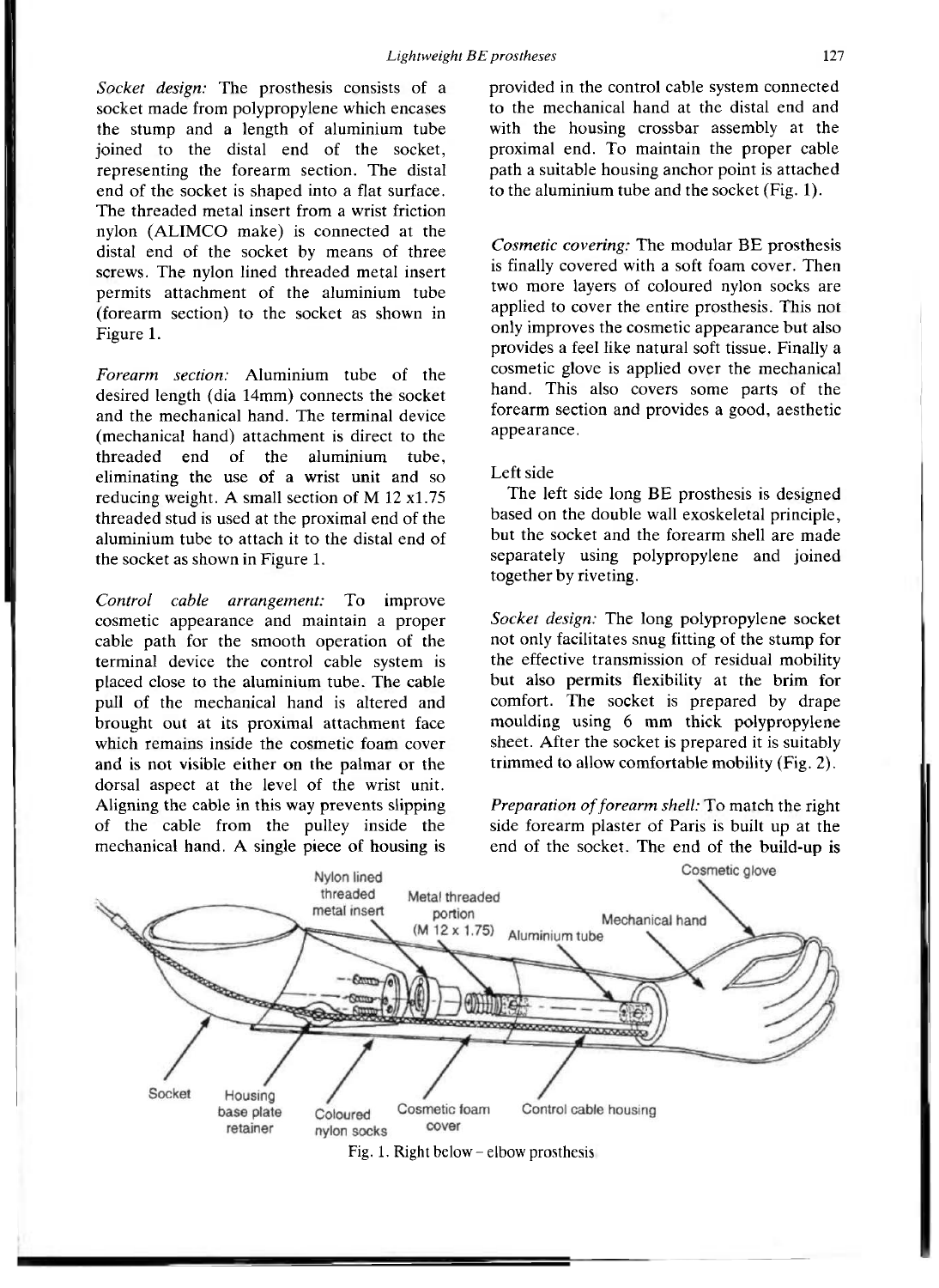

Fig. 2. Left below - elbow prosthesis.

shaped into a flat surface to match the diameter of the plate attachment. Using drape moulding the polypropylene is moulded over the build-up to prepare the extended forearm shell. It is finally trimmed slightly proximal to the expected joint with the socket. At the distal end of the shell a suitable diameter hole is drilled at the centre, to insert the stud of the plate attachment. The plate attachment is firmly fixed with the polypropylene shell using screws and nuts as shown in Figure 2. The plate attachment is used for the terminal device to eliminate the use of a wrist unit. The forearm shell prepared by this method is very light in weight.

The shell is then firmly united with the socket by riveting (using press rivets) on four sides i.e. anterior, posterior, medial and lateral.

*Control cable arrangements:* The control cable was positioned inside the forearm shell and brought out near the junction between the socket and shell to maintain the proper cable path while improving cosmetic appearance. A single piece of housing is provided in the control cable system which is anchored distally by the housing baseplate retainer fixed on the antero-lateral aspect of the socket and proximally by the housing crossbar assembly fixed on the triceps pad. By using a single housing the control cable path is properly maintained during the full range of elbow flexion and greater cable excursion is available for terminal device operation.

*Cosmetic covering:* After assembling the mechanical hand the cosmetic glove is finally applied over the prosthesis covering the mechanical hand and also a portion of the forearm shell to improve the aesthetic appearance. The control cable remains inside the forearm shell and is not visible near the wrist joint on either the palmar or dorsal aspect.

# **Results and conclusions**

Because the wrist unit is eliminated and lightweight materials are used for fabrication of both prostheses, the weight of each prosthesis is about 0.610 kg as compared to 1 kg for a conventional prosthesis. Because the stump length is not the same on both sides two different types of lightweight prostheses were designed. Depending on stump length either type may be fitted to the bilateral BE amputee. After fitting the patient was able to open the terminal device at any desired position of elbow flexion and to peform the following activities efficiently:

- 1) donning and doffing the prostheses easily and independently;
- 2) drinking water while holding the glass in one hand and operating the water tap with the other;
- 3) controlling the movement of a spoon and eating freely as normal;
- 4) manipulating the prosthesis while writing with one hand and stabilizing the paper